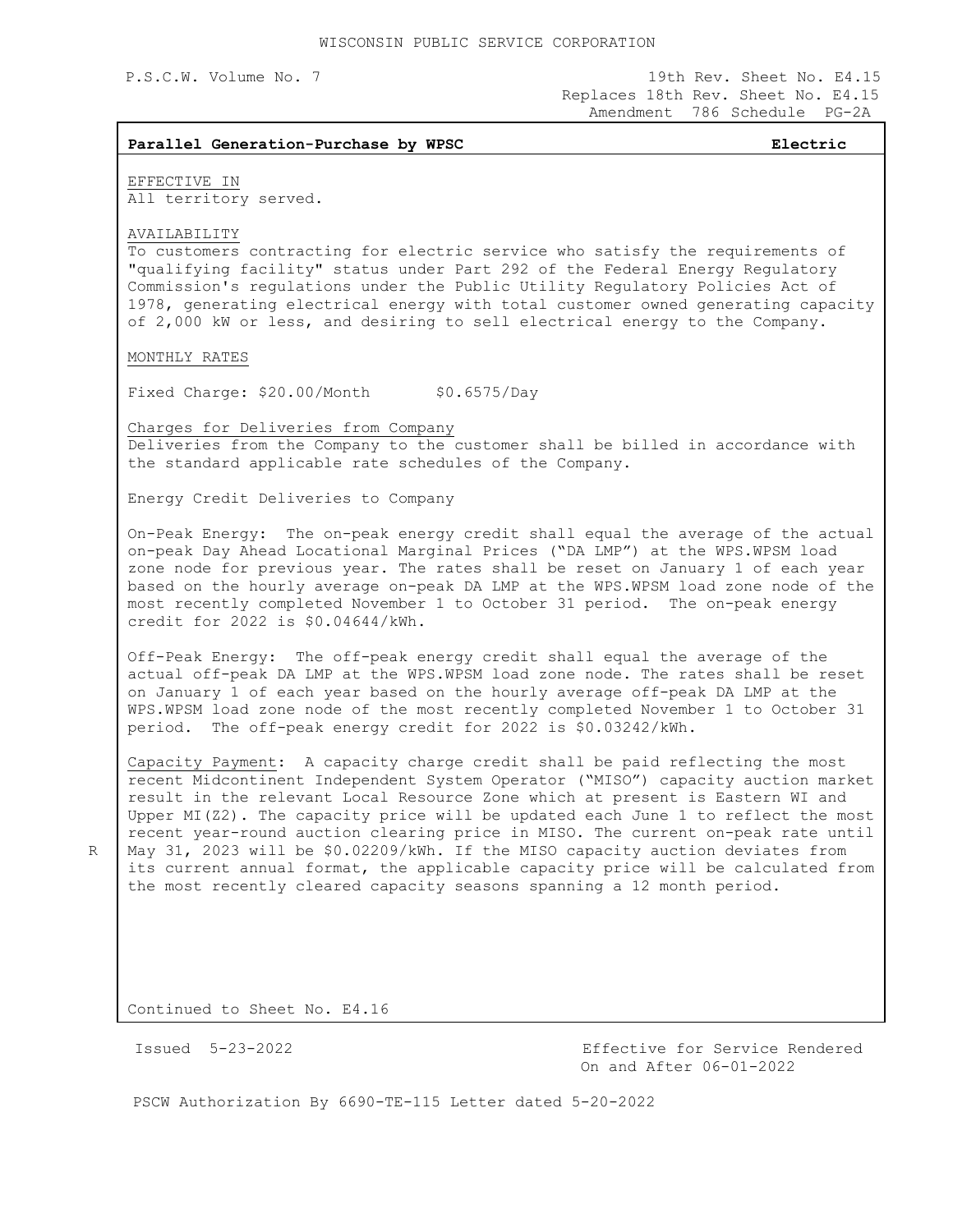## WISCONSIN PUBLIC SERVICE CORPORATION

| P.S.C.W. Volume No. 7                                                                                                                                                                                                                                               | 4th Rev. Sheet No. E4.16<br>Replaces 3rd Rev. Sheet No. E4.16<br>Amendment 749 Schedule PG-2A |
|---------------------------------------------------------------------------------------------------------------------------------------------------------------------------------------------------------------------------------------------------------------------|-----------------------------------------------------------------------------------------------|
| Parallel Generation-Purchase by WPSC                                                                                                                                                                                                                                | Electric                                                                                      |
| Continued from Sheet No. E4.15                                                                                                                                                                                                                                      |                                                                                               |
| Distribution Loss Factors: The following factors shall be applied to the on-<br>peak and off-peak energy factors and capacity payments to reflect system losses:                                                                                                    |                                                                                               |
| Customers metered at a transmission voltage of 30,000 volts or higher:                                                                                                                                                                                              | 1,0000                                                                                        |
| Customers metered at a primary voltage of 6,000 volts - 30,000 volts:                                                                                                                                                                                               | 1.0126                                                                                        |
| Customers metered at a secondary voltage of less than 6,000 volts:                                                                                                                                                                                                  | 0.9824                                                                                        |
| The above listed voltages are phase-to-ground for wye-connected<br>company systems and phase-to-phase for delta-connected company<br>systems.                                                                                                                       |                                                                                               |
| Customers with Interruptible Service<br>For customer owned generation which can be switched between:                                                                                                                                                                |                                                                                               |
| $1$ .                                                                                                                                                                                                                                                               | A meter that exclusively measures deliveries to the company, and                              |
| 2.<br>initiated interruptions,                                                                                                                                                                                                                                      | Supplying Cp-I2 interruptible load of the customer during company                             |
| The on peak and off-peak deliveries to the company shall receive credits at the<br>normal on-peak and off-peak rates as applicable for that customers purchase of<br>energy from the Company. These customers will not receive the above capacity<br>charge credit. |                                                                                               |
|                                                                                                                                                                                                                                                                     |                                                                                               |
|                                                                                                                                                                                                                                                                     |                                                                                               |
|                                                                                                                                                                                                                                                                     |                                                                                               |
|                                                                                                                                                                                                                                                                     |                                                                                               |
|                                                                                                                                                                                                                                                                     |                                                                                               |
|                                                                                                                                                                                                                                                                     |                                                                                               |
|                                                                                                                                                                                                                                                                     |                                                                                               |
|                                                                                                                                                                                                                                                                     |                                                                                               |
|                                                                                                                                                                                                                                                                     |                                                                                               |
|                                                                                                                                                                                                                                                                     |                                                                                               |
| Continued to Sheet No. E4.17                                                                                                                                                                                                                                        |                                                                                               |

Continued to Sheet No. E4.17

R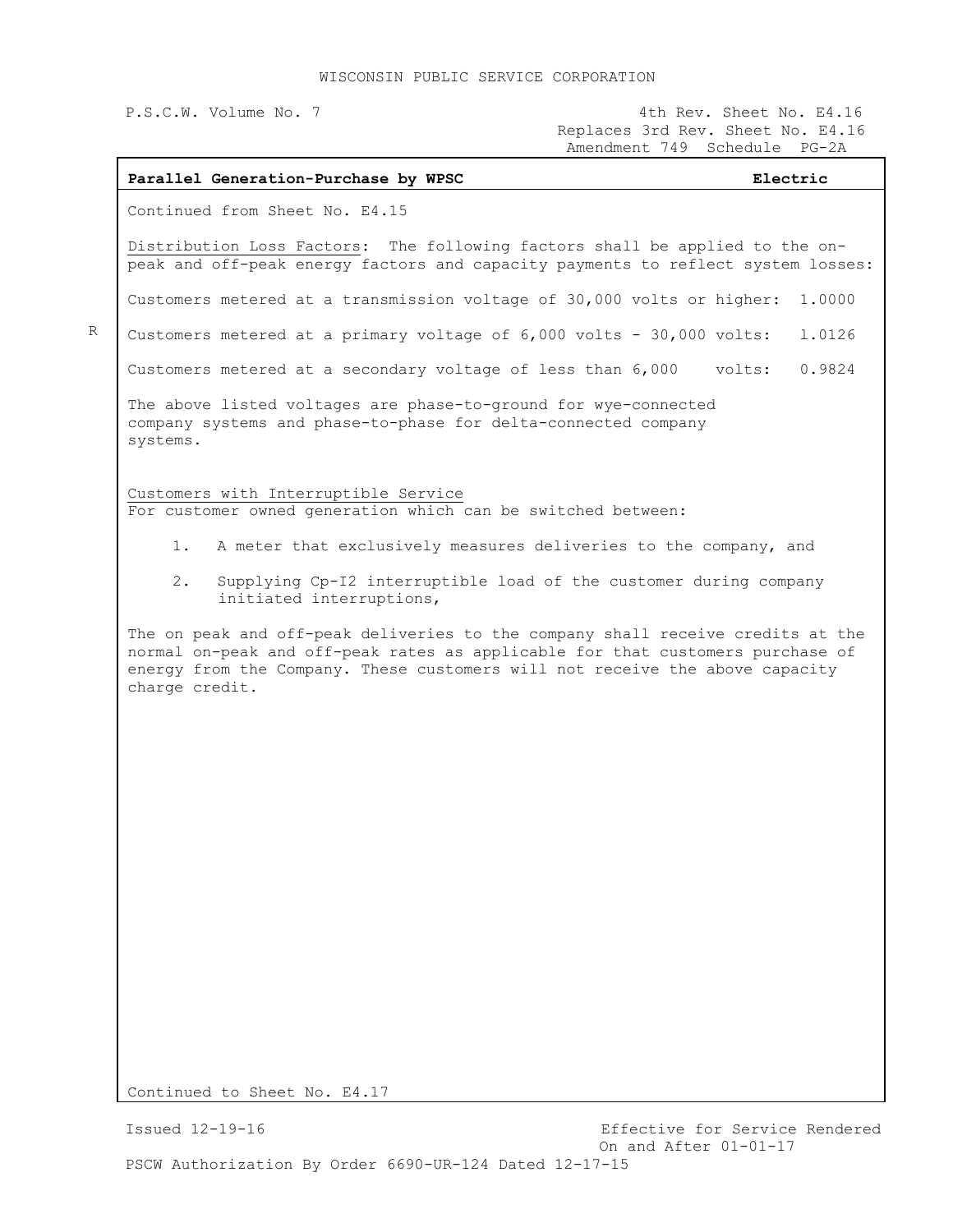R

## P.S.C.W. Volume No. 7 2nd Rev. Sheet No. E4.17 Replaces 1st Rev. Sheet No. E4.17 Amendment 742 **Schedule PG-2A**

| Parallel Generation-Purchase by WPSC                                                                                                                                                                                                                                                                                                                            | Electric                                                |
|-----------------------------------------------------------------------------------------------------------------------------------------------------------------------------------------------------------------------------------------------------------------------------------------------------------------------------------------------------------------|---------------------------------------------------------|
| Continued from Sheet No. E4.16                                                                                                                                                                                                                                                                                                                                  |                                                         |
| Renewable Premium: At the Company's sole discretion, a premium to<br>be paid on a per kWh basis may be applied to generators that<br>generate a renewable credit to be transferred to the Company.<br>Customers retain the right to refuse a renewable premium and keep<br>the renewable credits or tags. Premiums could be set when the<br>contract is signed. |                                                         |
| ON-PEAK HOURS<br>Winter (calendar months of October through May): 7:00 AM to<br>10:00 PM; Monday through Friday (except holidays).                                                                                                                                                                                                                              |                                                         |
| Summer (calendar months of June through September): 7:00 AM to<br>11:00 PM; Monday through Friday (except holidays).                                                                                                                                                                                                                                            |                                                         |
| OFF-PEAK HOURS<br>All hours not listed as on-peak hours.                                                                                                                                                                                                                                                                                                        |                                                         |
| HOLIDAYS<br>The days of the year which are considered holidays are: New<br>Year's Day, Good Friday, Memorial Day, Fourth of July, Labor Day,<br>Thanksgiving Day, Friday After Thanksgiving, Day Before Christmas,<br>Christmas Day, and the Day Before New Year's Day.                                                                                         |                                                         |
| MINIMUM CHARGE<br>The monthly minimum charge shall be the Fixed Charge.                                                                                                                                                                                                                                                                                         |                                                         |
| MAINTENANCE RATE<br>See "Standby Service" under Rate Schedules CqX or CpX.                                                                                                                                                                                                                                                                                      |                                                         |
|                                                                                                                                                                                                                                                                                                                                                                 |                                                         |
|                                                                                                                                                                                                                                                                                                                                                                 |                                                         |
|                                                                                                                                                                                                                                                                                                                                                                 |                                                         |
| Continued to Sheet No. E4.18                                                                                                                                                                                                                                                                                                                                    |                                                         |
| Issued 12-29-14                                                                                                                                                                                                                                                                                                                                                 | Effective for Service Rendered<br>On and After 01-01-15 |

PSCW Authorization By Order 6690-UR-123 Dated 12-18-14